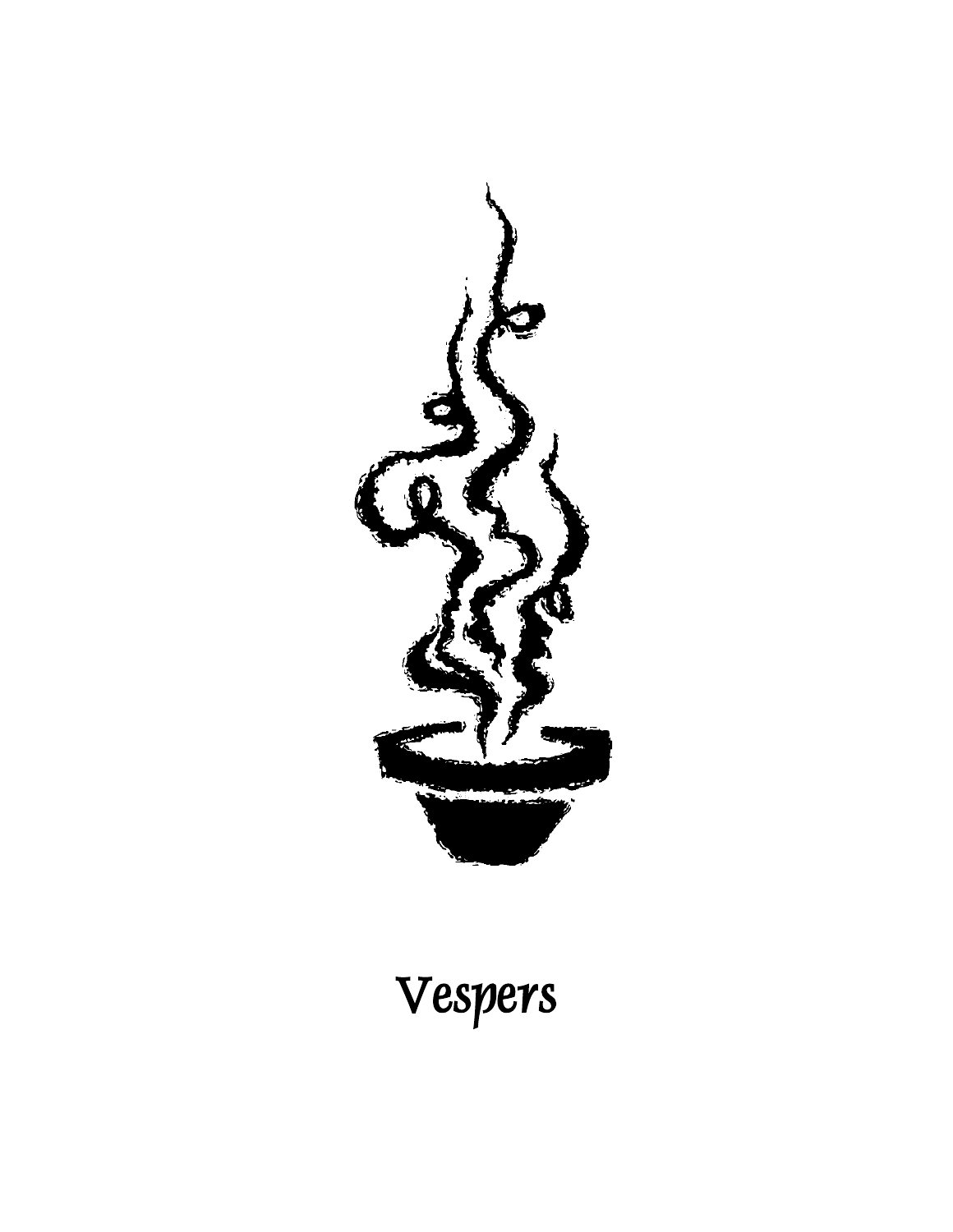# Welcome to Worship at Mount Olivel

Mount Olive is a congregation of the Evangelical Lutheran Church in America. It is a community in and of the city where all are welcome in every aspect of congregational life. We believe that worship is central to our life together, that our weekly gathering around Word and Sacrament strengthens us for our work as people of God in this and in every place.

An elevator to the lower and street levels can be found at the northwest corner of the education wing. Restrooms are located on the main floor and lower level. Turn right as you exit the narthex, then turn left. Restrooms are at the end of the hall, next to the elevator. Please ask an usher if you need assistance!

**Mount Olive is equipped with a hearing assist loop.** If you use a hearing aid equipped with a T-Coil, switch your device to T-Coil to access. If your aid does not have that option, small headsets are available. Ask an usher for assistance.

**Helps for following the liturgy:** Numbers marked with the word "page..." in small case are in the front portion of the hymnal at the bottom left and right corners of the page. Numbers marked with the word "HYMN..." are in the back portion of the hymnal in the upper left and right corners of the page. Note that the psalms are numbered as hymns 1-150.

**Hymns 901-1100** are found in the purple hymnal supplement, *All Creation Sings*, and are indicated as "ACS HYMN …"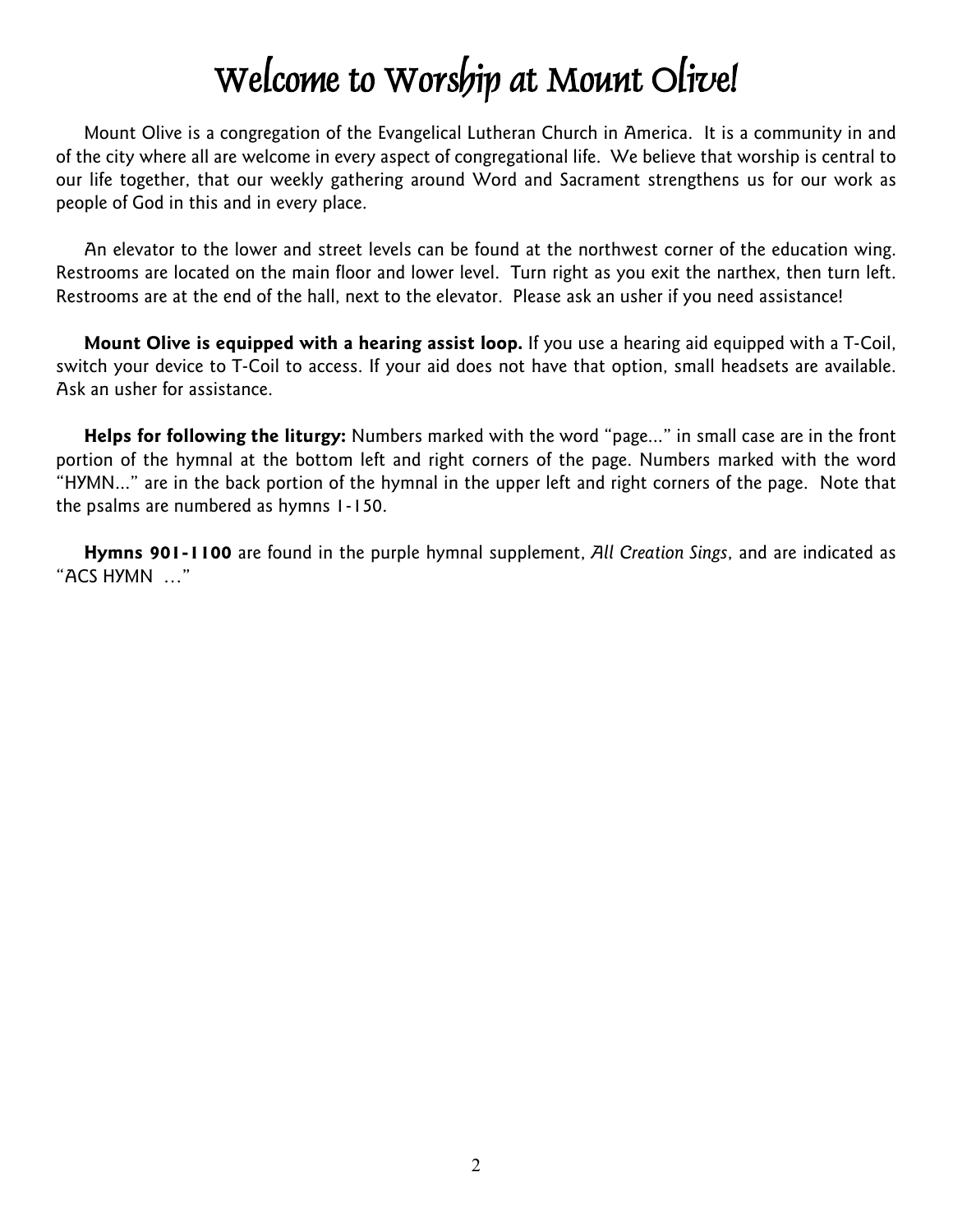### Vespers

**Sunday, June 5, 2022 + 4:00 p.m.**

Mount Olive Lutheran Church + Minneapolis, MN

## + Service of Light *Please stand at the sound of the bell*



- 
- L Stay with us, Lord, for | it is evening, C **and the day is | almost over.**
- L Let your light scat-|ter the darkness C **and illu -| mine your church.**

Hymn of Light **HYMN** 563

Thanksgiving for Light page 310

- L Jesus Christ is the light | of the world, C **the light no darkness can | overcome.**
	-
	-

+ Psalmody

 Psalm 141 *(seated)* page 312 "Let My Prayer Rise Before You as Incense" *Group One – Pulpit side; Group Two – Lectern side*

Psalm Prayer

<sup>&</sup>quot;O Light Whose Splendor Thrills"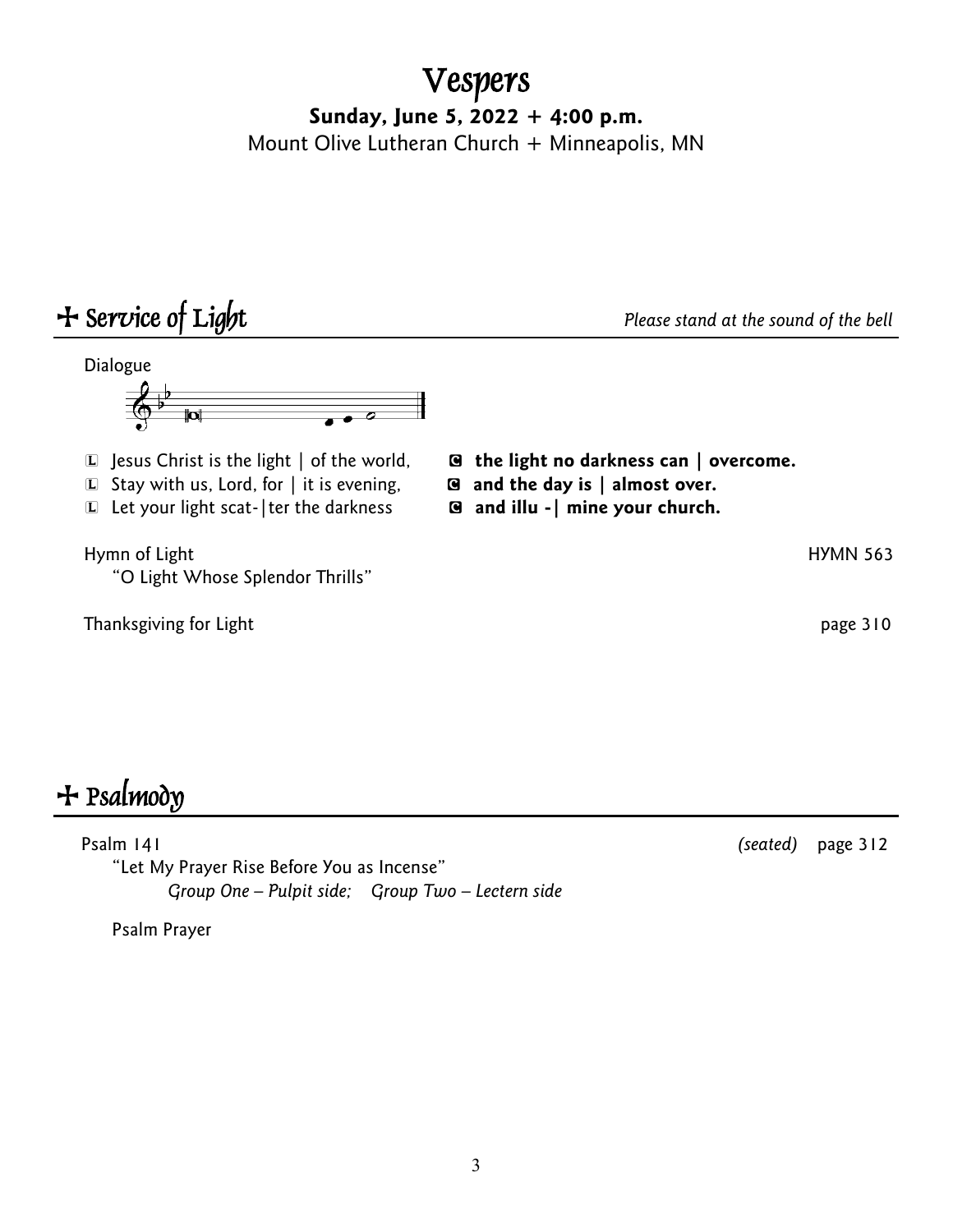#### Hymn

"All Who Believe and Are Baptized" *(standing)*



Setting, J.S. Bach

Translation; The Lutheran Hymnal, 1941, alt.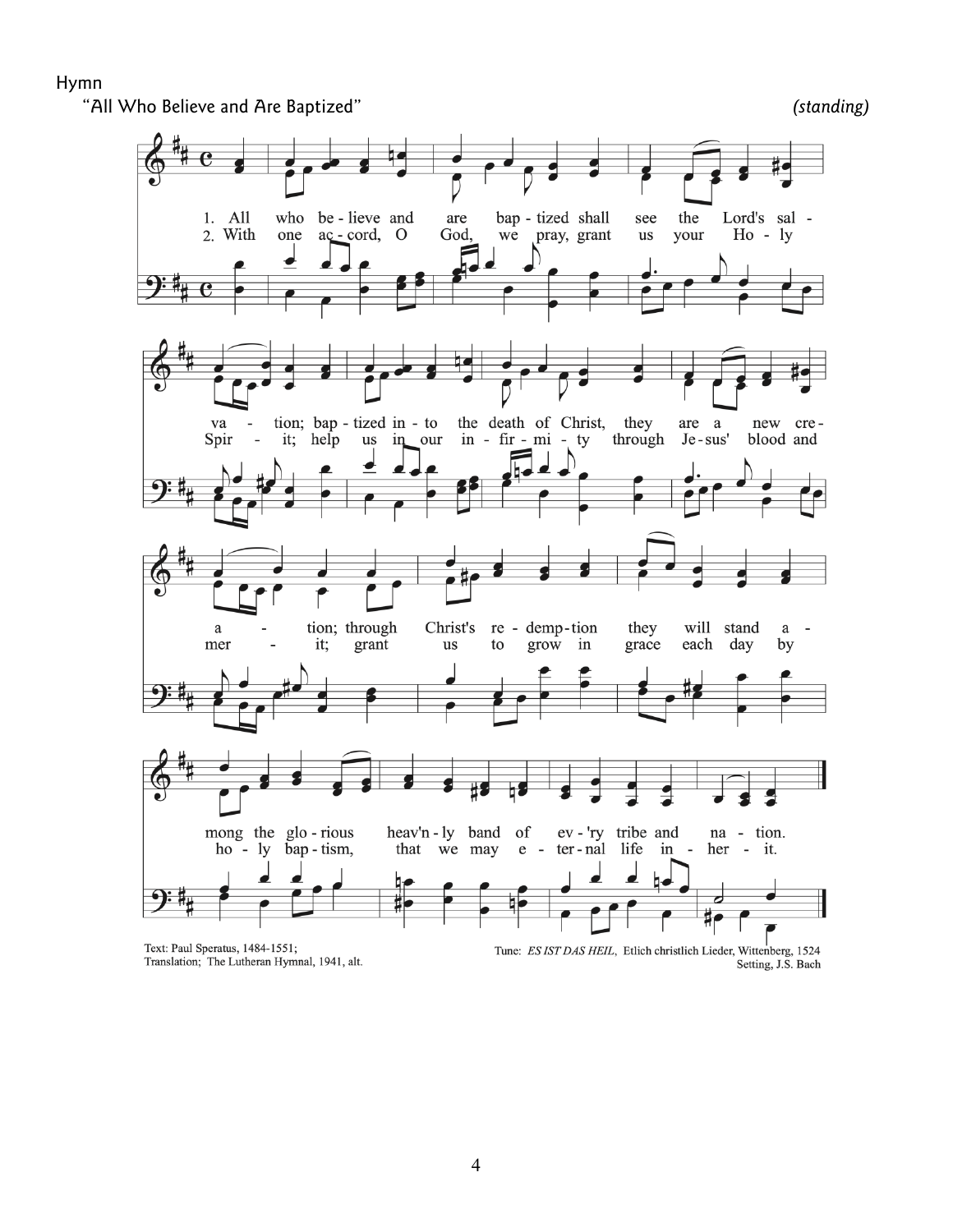| Reading: Romans 1:5-7                                                                                                                                                                                                                                                                                                                                                                                                                                                                                                                                                                                                                                                                                                                                                                                                                                                                                                                                    |            | (seated)   |
|----------------------------------------------------------------------------------------------------------------------------------------------------------------------------------------------------------------------------------------------------------------------------------------------------------------------------------------------------------------------------------------------------------------------------------------------------------------------------------------------------------------------------------------------------------------------------------------------------------------------------------------------------------------------------------------------------------------------------------------------------------------------------------------------------------------------------------------------------------------------------------------------------------------------------------------------------------|------------|------------|
| For text and translation, see insert.<br>Response: Cantata 78<br>Silence for reflection                                                                                                                                                                                                                                                                                                                                                                                                                                                                                                                                                                                                                                                                                                                                                                                                                                                                  |            | J. S. Bach |
| Dialogue                                                                                                                                                                                                                                                                                                                                                                                                                                                                                                                                                                                                                                                                                                                                                                                                                                                                                                                                                 |            |            |
| <b>101</b><br>Long ago God spoke to our ancestors in many and various ways by the prophets,<br>$\mathbf L$<br>but now in these last days God has spoken to us by the Son.<br>G<br>setting by Johann Pachelbel<br>Gospel Canticle: "My Soul Now Magnifies the Lord"<br>My soul proclaims the greatness of the Lord, my spirit rejoices in God my Savior,<br>for He has looked with favor on His humble servant.<br>From this day all generations will call me blessed, the Almighty has done great things for me, and holy is His Name.<br>He has mercy on those who fear Him in every generation.<br>He has shown the strength of his arm, He has scattered the proud in their conceit.<br>He has cast down the mighty from their thrones, and has lifted up the humble.<br>He has filled the hungry with good things, and the rich He has sent away empty.<br>He has come to the help of His servant Israel for He has remembered his promise of mercy, |            |            |
| the promise He made to our fathers, to Abraham and his children for ever.<br>Glory to the Father, and to the Son, and to the Holy Spirit,<br>as it was in the beginning, is now, and will be forever. Amen, Alleluia.                                                                                                                                                                                                                                                                                                                                                                                                                                                                                                                                                                                                                                                                                                                                    |            |            |
| Prayers                                                                                                                                                                                                                                                                                                                                                                                                                                                                                                                                                                                                                                                                                                                                                                                                                                                                                                                                                  | (kneeling) | page 316   |
| Lord's Prayer                                                                                                                                                                                                                                                                                                                                                                                                                                                                                                                                                                                                                                                                                                                                                                                                                                                                                                                                            |            | page 318   |
| <b>Blessing</b>                                                                                                                                                                                                                                                                                                                                                                                                                                                                                                                                                                                                                                                                                                                                                                                                                                                                                                                                          | (standing) | page 319   |

*(closing hymn on next page)*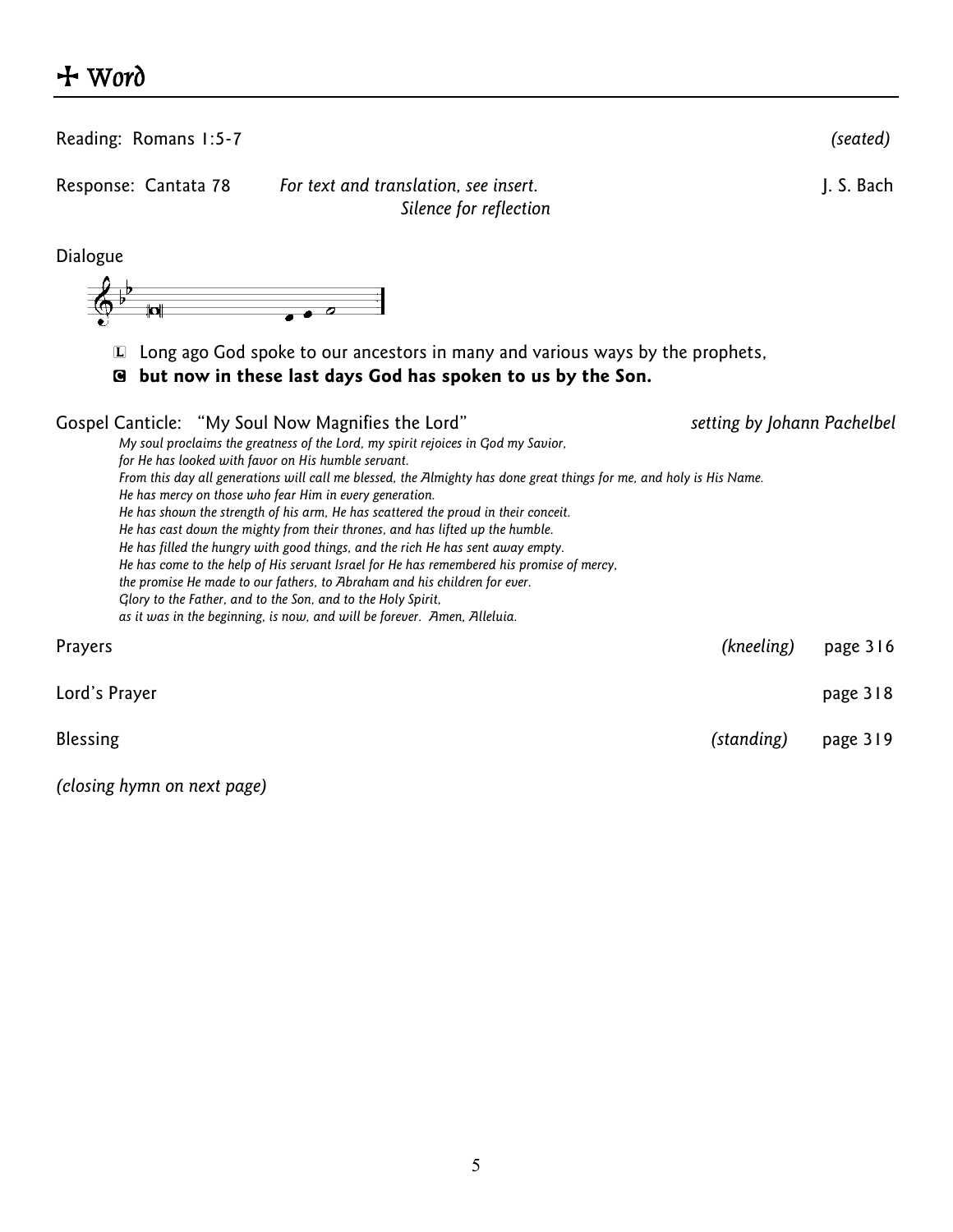#### Hymn

"We Now Implore the Holy Ghost"



Text: St. 1: Medieval German Leise, St 2,3: Martin Luther, 1483-1546. Translation, composite. Tune: NUN BITTEN WIR, J. Walter, 1524. Setting: Johann Sebastian Bach 1685-1750

*Please join us for light refreshments following the service.*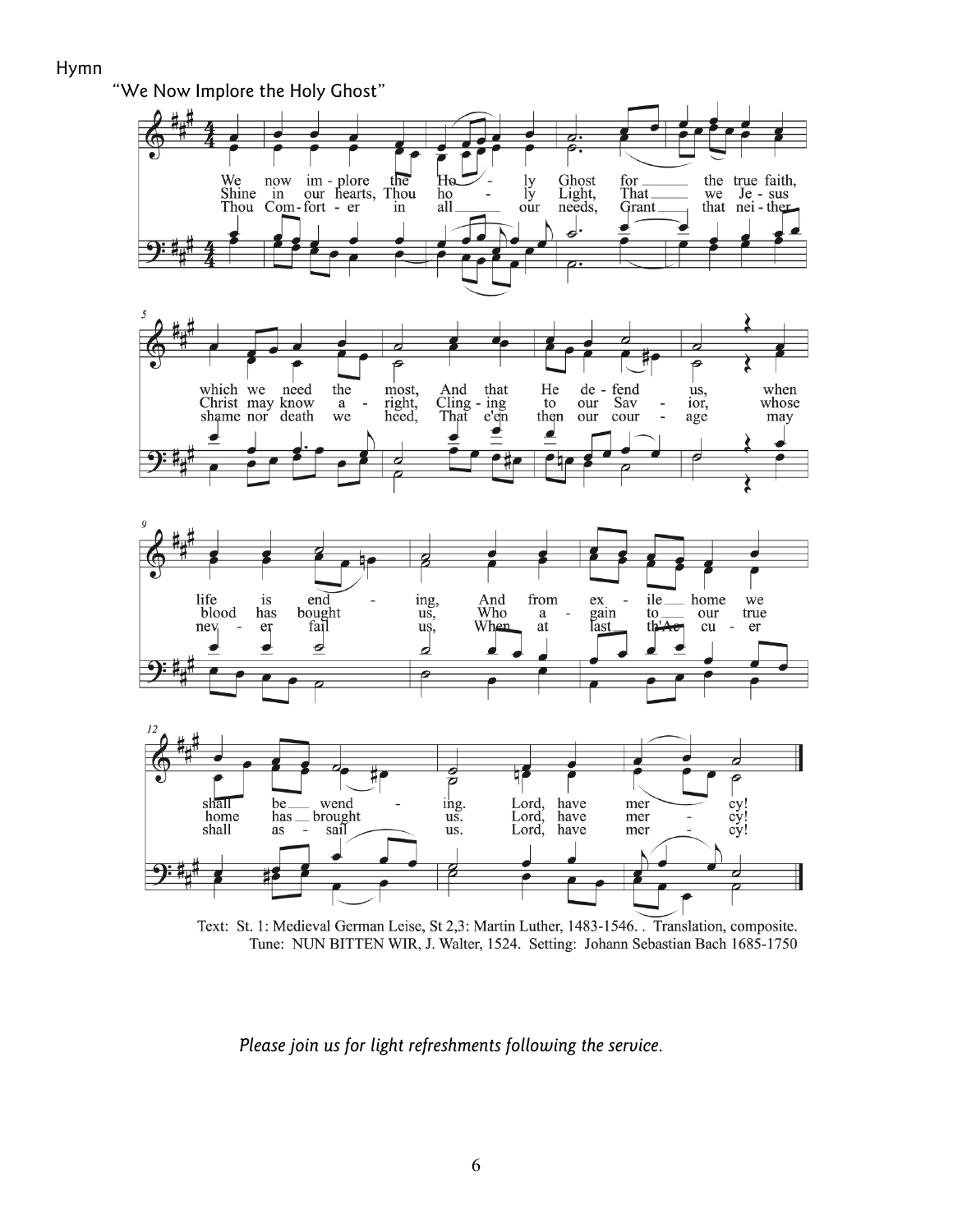#### *Participants*

Liturgist: Pastor Joseph Crippen Organist: Cantor David Cherwien Sacristan: Tom Olsen Conductor: Kathy Saltzman Romey

Soloists:

 Soprano: Heather Cogswell Alto: Alyssa Anderson Tenor: William Pederson Bass: Jeremy M. Wong

Choir: Participants in Bach Tage 2022

Orchestra:

Violin: Marc Levine, Conor O'Brien Viola: Ginna Watson Cello: Charles Asch Bass: Mark Kausch Oboe: Curtis Foster, Sian Ricketts Flute: David Ross Organ: Tami Morse

> *Bach Tage is made possible by the support of Mount Olive Lutheran Church, Mount Olive Music & Fine Arts, The Mount Olive Lutheran Church Foundation, and the gifts of many generous individuals.*